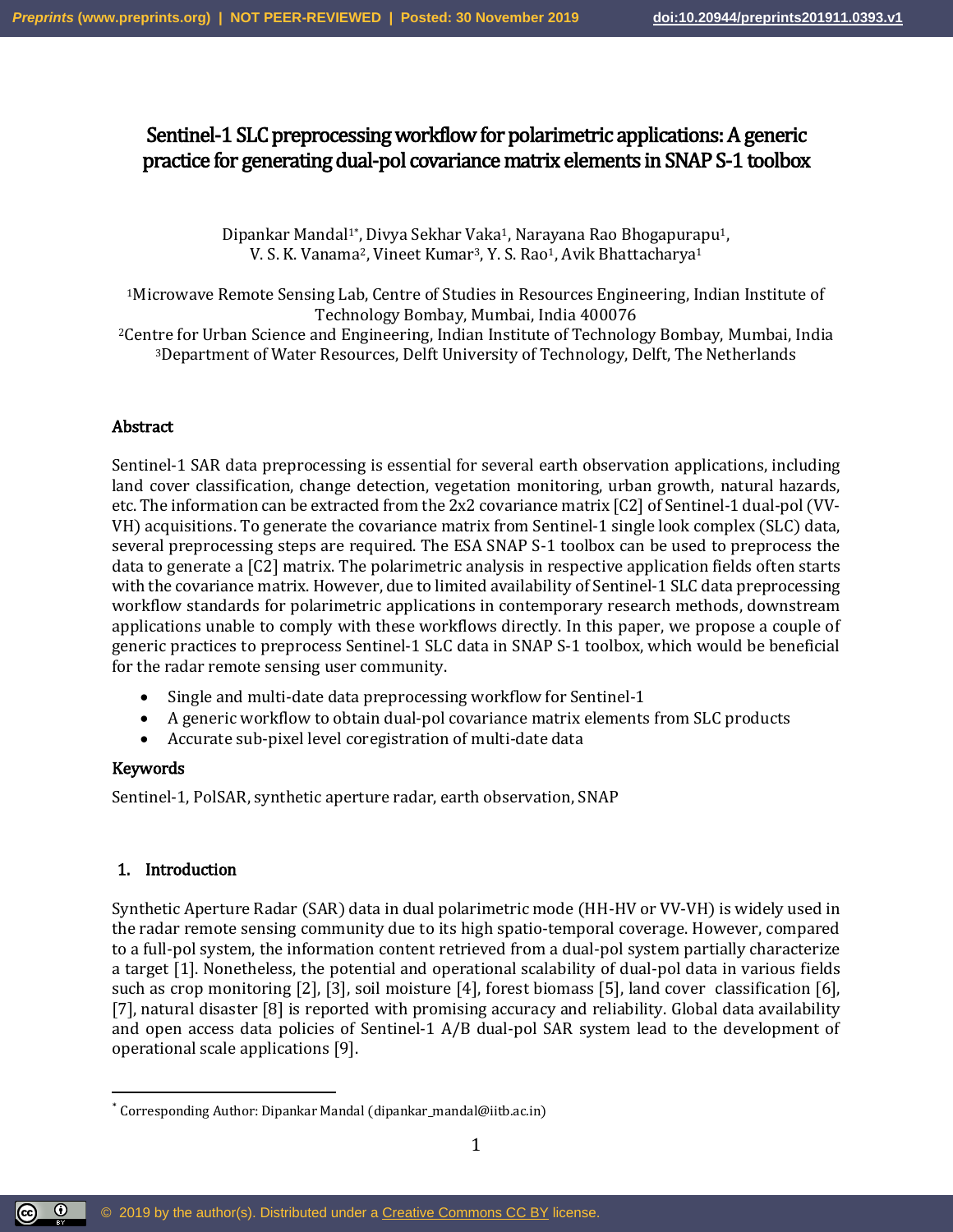Much effort has capitalized in the last few years to preprocess Sentinel-1 data for interferometric applications. Majority of the polarimetric studies with Sentinel-1 concentrated on the analysis of backscattered intensities ( $\sigma_{VV}^0$  and  $\sigma_{VH}^0$ ) or the ratio of backscattered powers [10], [11]. The phase information between the two orthogonally polarized channels (V and H) is inadvertently ignored in these studies. Both the power and phase information is essential to characterize the target in the backscatter field, and forms the rationale behind identifying elementary scatterers in dual-pol mode [12]. The polarimetric information of a target can be represented in form of a 2x2 covariance matrix ([C2]), which would be helpful for polarimetric analysis. A very few studies indicated the potential of using polarimetric information from [C2] for several applications [13], [14].

To generate a covariance matrix from Sentinel-1 single look complex (SLC) data, several preprocessing steps are involved, which require special attention. European Space Agency (ESA) provides SNAP Sentinel-1 toolbox for processing of these datasets [15]. The toolbox includes several modules for radiometric calibration, coregistration, Sentinel-1 TOPS processing, polarimetry and interferometry, despeckle, geometric correction, etc. [16]. A wide range of end-users requires analysis-ready data (ARD) products (e.g., [C2] matrix elements) for polarimetric analysis with a standard set of corrections and preprocessing workflow. However, there is no standard workflow available in contemporary research methods for preprocessing of Sentinel-1 SLC data for polarimetric applications. In the present method, we propose a couple of generic practices to preprocess Sentinel-1 SLC data in SNAP S-1 toolbox, which would be beneficial for the radar remote sensing user community. The proposed workflows produce a polarimetric matrix from preprocessed Sentinel-1 data, offering a benchmark for the improvement of existing practices.

# 2. Imaging geometry and the toolbox

# 2.1. Sentinel-1 imaging geometry

Sentinel-1 is a constellation of two satellites (1A and 1B) operating in C- band. The constellation reduces the repeat frequency of the satellites from 12 to 6 days; making the data more useful for interferometric and polarimetric applications [9], [17]. Interferometric Wide swath (IW) is one of the acquisition modes of Sentinel-1 capturing data over the land surface. In this mode, three subswaths (IW1, IW2, and IW3) are imaged using Terrain Observation with Progressive Scans SAR (TOPSAR) technique with a spatial resolution of  $5 \times 20$  m [18]. The IW products are delivered in form of slices to make the data more manageable in terms of storage and computational effort. Each slice is a stand-alone product and can be processed independently. Each slice covers approximately 250 x 150 km in range and azimuth direction. The nomenclature of each subswath is based on the orbit type, i.e. ascending or descending. The subswath close to the near range is IW1, and the subswath in the far range is IW3. Each subswath consists of nine bursts in the azimuth direction. The individually focused complex bursts are arranged in azimuth-time order with the black-fill demarcation between them. [Figure 1](#page-2-0) represents the imaging geometry of a descending pass Sentinel-1 IW product.

# 2.2. SNAP Sentinel-1 toolbox

The Sentinel-1 toolbox (S1TBX) is part of the SNAP software, which supports reading, displaying, processing and writing of data from various remote sensing satellites such as ERS, ENVISAT, Sentinel-1, RADARSAT-1 & 2, PALSAR-1 & 2, TerraSAR-X, TanDEM-X, COSMO-SkyMed, etc. The toolbox includes several polarimetric and interferometric tools for calibration, coregistration, speckle filtering, subswath merge, subset, multilook and data conversion, etc. The Sentinel-1 toolbox along with other toolboxes (Sentinel-2, Sentinel-3, SMOS, and Proba-V) is widely used by researchers in the field of satellite remote sensing.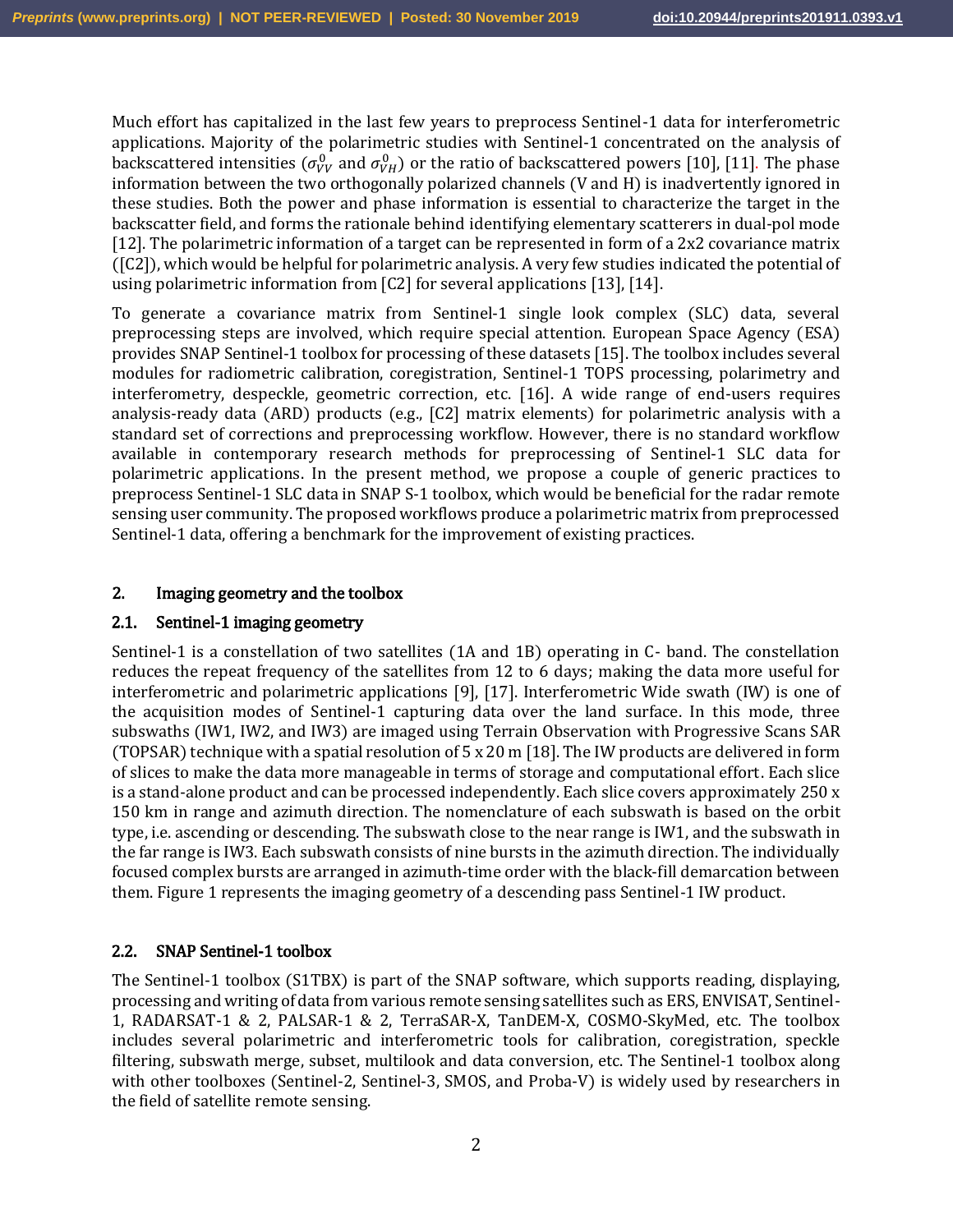

<span id="page-2-0"></span>Figure 1: Sentinel-1 descending pass imaging geometry. The red and black rectangles show two individual TOPSAR slices. Each slice has three interferometric wide subswaths (IW1, IW2, and IW3) in range direction and each subswath has nine bursts in the azimuth direction.

# 3. Data processing workflows

In this paper, we describe two essential workflows for Sentinel-1 SLC preprocessing for generating polarimetric matrices. The workflows are 1) Single-date data processing, and 2) Multi-date data processing. These workflows are well tested and computationally efficient. As the name suggests, the first workflow deals with a single data product acquired on a specific date over an area of interest (AOI). However, in the case of temporal analysis or change detection studies, we often perform multidate data processing over an area of interest. Therefore, the second workflow is designed to consider several images, which need to be coregistered to produce accurate and reliable results. In addition to the single or multi-date processing, we describe the processing strategy for three different situations based on the location of AOI.

# 3.1. Single-date data processing

For a single date, the data processing is divided into three categories based on the location of AOI and its coverage by the product swath, as shown in [Figure 2.](#page-2-1) Based on the Sentinel-1 product geometry the categories are: (1) single subswath processing (e.g., IW1 of Slice2) (2) multiple subswath processing (e.g., IW1 and IW2 of Slice2) and (3) assembly of two slices (e.g., IW2 from Slice 1 and 2).



<span id="page-2-1"></span>Figure 2: Three main categories of data processing based on the location of users area of interest (AOI). (a) single subswath (b) multiple subswath and (c) assembly of two slices.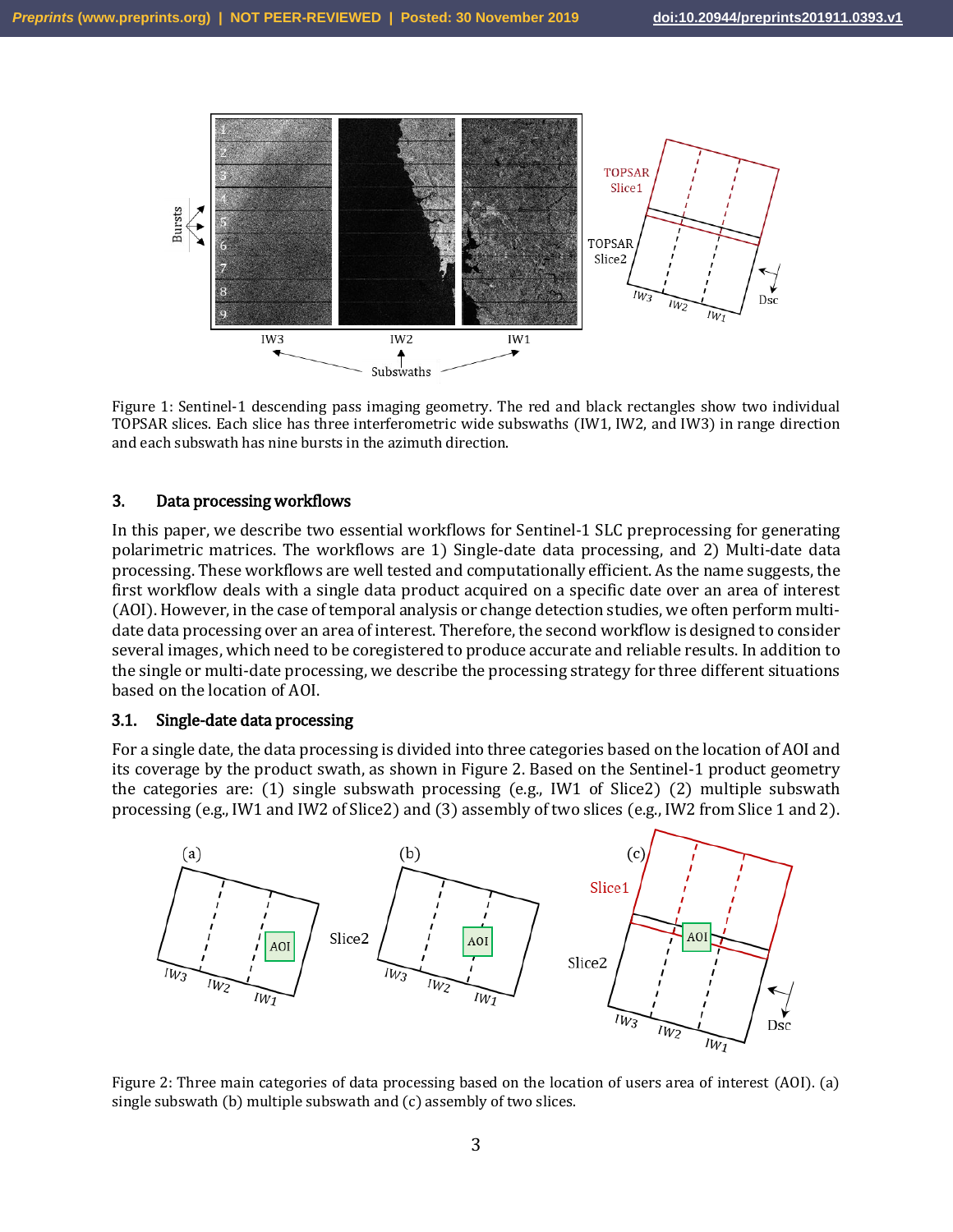#### 3.1.1. Category 1: Single swath processing

For a single subswath (e.g., IW1 of Slice2) processing, the data processing workflow is shown in [Figure 3.](#page-3-0) The workflow consists of four modules. In Module 1, individual Sentinel-1 images are read into the SNAP software, split, a precise/restituted orbit file is applied to update the state vectors, and the image is calibrated. During calibration, it is important to save the output product in complex format. A complex output is necessary to generate a polarimetric matrix in further steps. All the four steps in Module 1 are to be performed individually on each Sentinel-1 image. To save time and to automate the operation, we suggest the user build a graph for Module 1 steps and process. Later, Module 2, 3, and 4 steps are executed one by one to complete single-date data processing. The operators used in these modules are explained in Table 1. We have provided sample graphs for single and multi-date data processing of a single subswath in the resources link. A user can customize these graphs (.xml files) to suit their processing needs.



<span id="page-3-0"></span>Figure 3: A module-wise flowchart for polarimetric matrix generation. All steps are designed to be performed on a single or a set of images. The steps highlighted in blue are only applicable for multi-date data processing, as described in Sectio[n 3.2.](#page-5-0) The steps indicated by \* require manual operation by the user. In the case of multidate data processing, all the steps in Module 1 and the last step in Module 4 is to be performed on individual products.

# 3.1.2. Category 2: Multi subswath processing

Depending upon the category of data processing, we made necessary changes in a specific module, which is to be replaced with an existing module in [Figure 3.](#page-3-0) In case of multiple subswath processing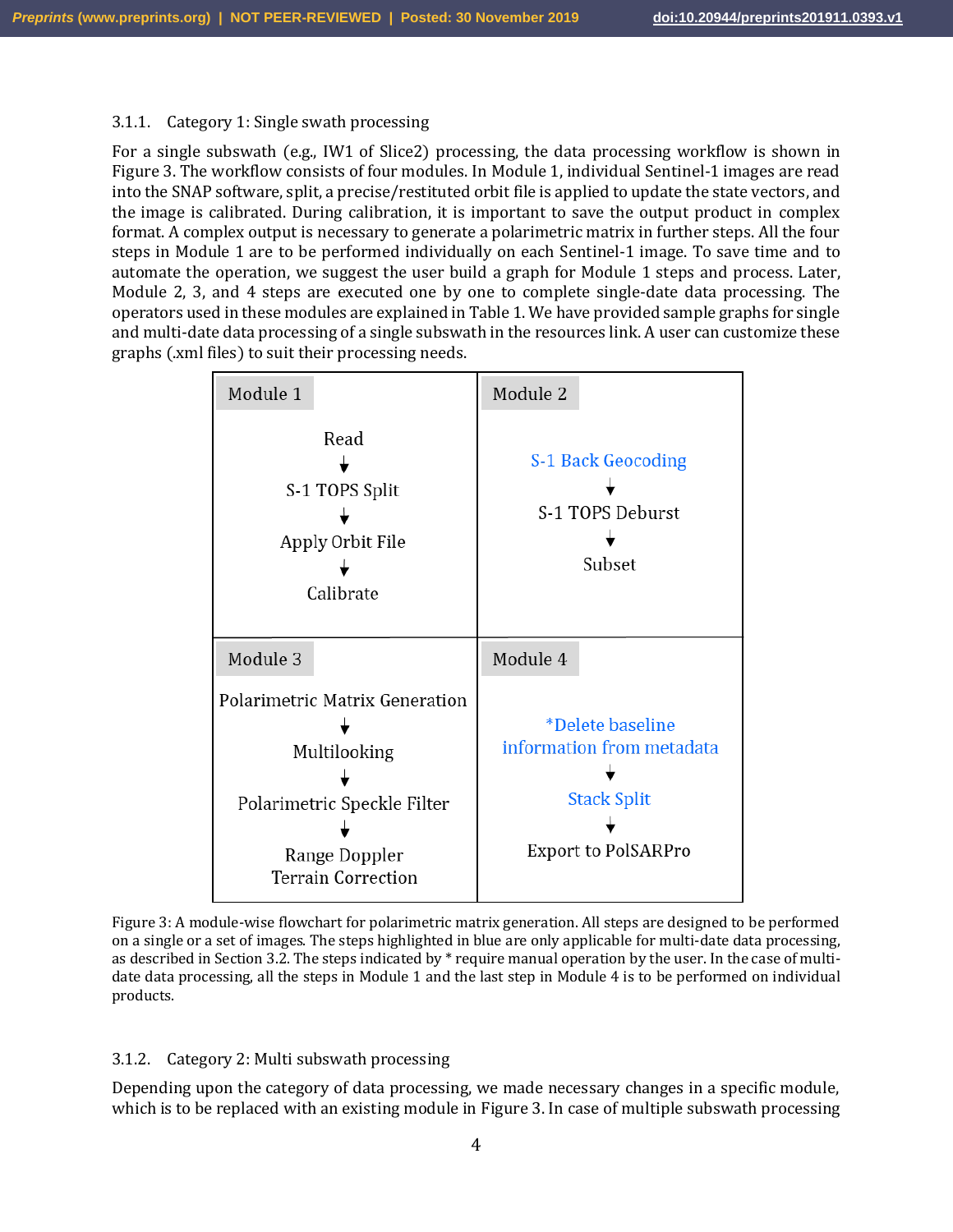(e.g., IW1 and IW2 of Slice2), Module 2 is modified as shown in [Figure 4](#page-4-0) , which includes the S1-TOPS Merge operator. This operator merges debursted split products of different subswaths into a single image.



<span id="page-4-0"></span>

# 3.1.3. Category 3: Assembly of two slices

In case of the multiple slice processing of a single date (e.g.: IW2 of Slice 2 and Slice1), Module 1 is modified as shown in [Figure 5.](#page-4-1) The Slice Assembly operator merges two or more slices from different products of an orbit. For example, if AOI lies in between IW2 of Slice 1 and Slice 2 (refer [Figure 2c](#page-2-1)), the Slice Assembly operator assembles the subswaths of different slices of an orbit into a single product.



<span id="page-4-1"></span>Figure 5: Modification in Module 1 for processing multiple slices.

Module 3 and 4 are the same for the above three processing categories. Module 3 initiates the polarimetric matrix element generation. Here, it is important to note that only 2x2 covariance matrix [C2] is possible from dual-pol Sentinel-1 SLC data. In the presence of quad-pol information (e.g., RADARSAT-2, ALOS-2) it should be changed to 3x3 covariance [C3] or 3x3 coherency [T3] matrix. These matrix elements are processed further by despeckling with any of the speckle filters viz.,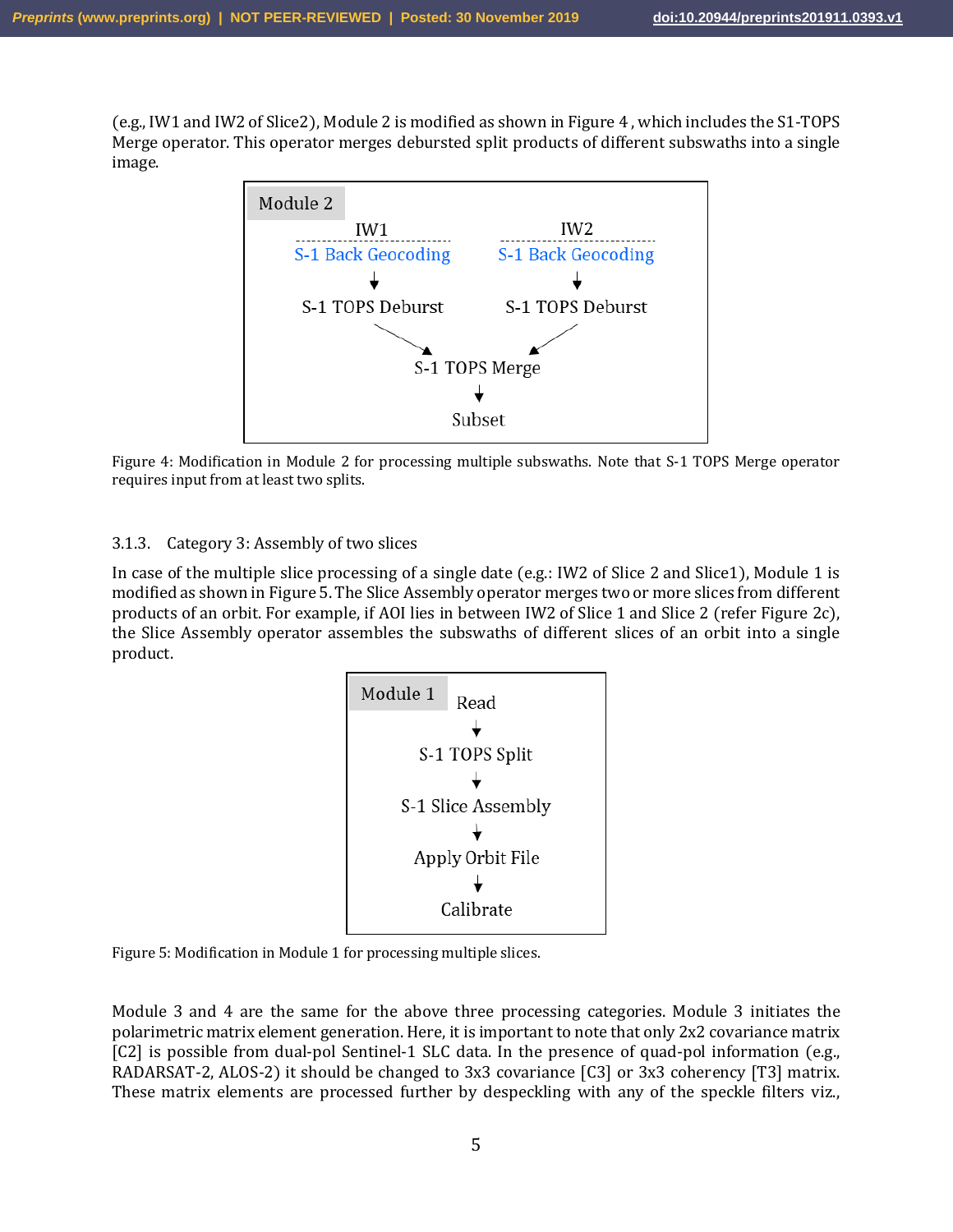Boxcar, Lee, Refined Lee, etc. Selecting the window size is users' choice based on the requirement of feature characteristics [19]. The next step includes an optional choice to geocode the product. At this step, a user should take care of the projection system, e.g., WGS84 or UTM projected coordinate systems.

At the final step in Module 4, the single date data product is exported to PolSARPro format. It stores each matrix elements (C11, C22, C12, real, and C12 imag) individually in a binary format with header information.

# <span id="page-5-0"></span>3.2. Multi-date data processing

It includes processing of SLC data acquired on different dates over an AOI [\(Figure 6\)](#page-5-1). The multi-date data processing involves coregistration step (S-1 Back Geocoding) from which, a user can generate a stack of coregistered data. The interferometric coregistration step coregisters all the SLC images with sub-pixel level accuracy, which is necessary to produce accurate and reliable results. In the aforementioned single-date processing categories, the steps marked in blue are intended only for multidate data processing. The major difference of this workflow is the co-registration step.



<span id="page-5-1"></span>Figure 6: A schematic representation of multi-date images. The AOI represents users area of interest covering in a single subswath.

The S-1 Back Geocoding operator in Module 2 is used to coregister multiple SLC images using a digital elevation model (DEM) and orbit information. A stack consisting of multiple coregistered SLC images is generated after this step. All the bands of an SLC image in the coregistered stack are named based on the image acquisition date. The stack is given as an input to the TOPS Deburst operator, which merges different bursts of an image into a single SLC image. An optional subset operation can be performed on the debursted image to subset the product into a smaller size. A subset operation at this stage is computationally efficient as it reduces the data volume. After this, all the steps in Module 3 are performed on the stacked product.

Another important step for multi-date data processing is shown in Module 4, which deals with baseline information. Due to the implementation of interferometric coregistration, baseline information is present in the metadata of the stacked product. The baseline information has to be removed to export the data from SNAP to PolSARPro format. Therefore, the user has to manually delete the baseline information from the metadata of the stacked product. The stack is then split into individual products using Stack Split operator. Later, these products are exported into PolSARPro format.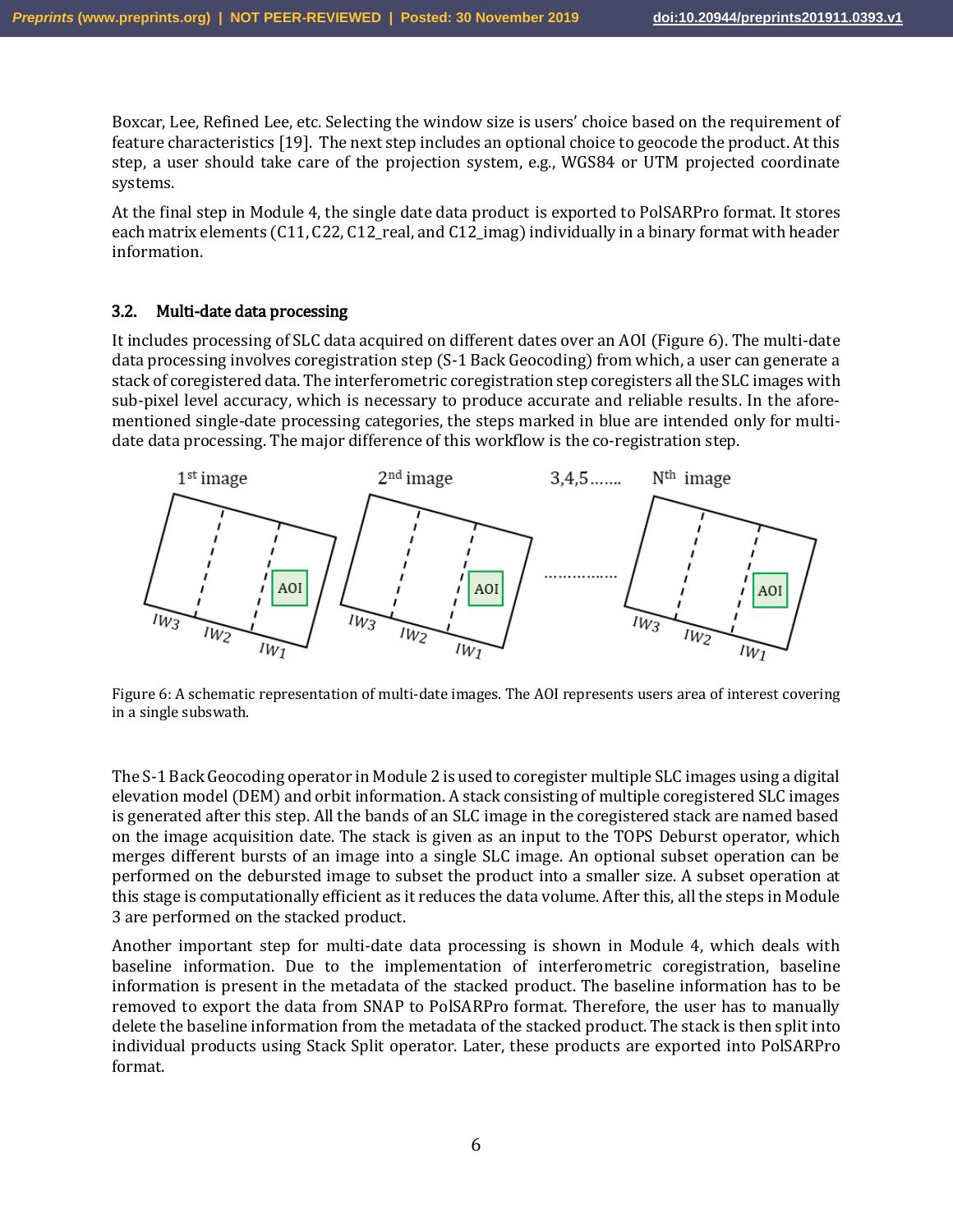| Operator                                 | Description                                                                                                                                                                                                       | <b>Operator location in SNAP</b>                                                       |
|------------------------------------------|-------------------------------------------------------------------------------------------------------------------------------------------------------------------------------------------------------------------|----------------------------------------------------------------------------------------|
| Read                                     | Read Sentinel-1 IW product                                                                                                                                                                                        | File > Import > SAR Sensors ><br>SENTINEL-1                                            |
| S-1 TOPS Split                           | Split each swath with selected bursts into<br>a separate product                                                                                                                                                  | Radar $>$ Sentinel-1 TOPS $>$ S-1<br><b>TOPS Split</b>                                 |
| S-1 Slice Assembly                       | Merge two or more slices from different<br>products of an orbit. For example, IW2<br>from Slice1 and Slice2 as shown in Figure<br>1.                                                                              | Radar > Sentinel-1 TOPS > S-1<br><b>Slice Assembly</b>                                 |
| Apply Orbit File                         | Download and apply precise Sentinel-1<br>orbits                                                                                                                                                                   | Radar > Apply Orbit File                                                               |
| Calibrate                                | Apply the radiometric correction to SAR<br>images so that the pixel values of the SAR<br>images truly represent the radar<br>backscatter of the reflecting surface.<br>Note: Output to complex data at this step. | Radar > Radiometric ><br>Calibrate                                                     |
| S-1 Back Geocoding                       | Coregister two or more SLC products<br>using orbit files and DEM                                                                                                                                                  | Radar $>$ Coregistration $>$ S1<br>TOPS Coregistration > S-1 Back<br>Geocoding         |
| S-1 TOPS Deburst                         | Merge bursts in the azimuth direction to<br>form a seamless image                                                                                                                                                 | Radar > Sentinel-1 TOPS > S-1<br><b>TOPS Deburst</b>                                   |
| S-1 TOPS Merge                           | Merge debursted split products of<br>different subswaths into a single image.                                                                                                                                     | Radar > Sentinel-1 TOPS > S-1<br><b>TOPS Merge</b>                                     |
| Subset                                   | Subset the image as per area of interest.<br>This step is optional.                                                                                                                                               | Raster > Subset                                                                        |
| <b>Polarimetric Matrix</b><br>Generation | Generate polarimetric matrix                                                                                                                                                                                      | Radar > Polarimetric ><br><b>Polarimetric Matrix Generation</b>                        |
| Multilooking                             | Reduce speckle noise and generate a<br>ground range square pixel                                                                                                                                                  | Radar > SAR Utilities ><br>Multilooking                                                |
| Polarimetric Speckle<br>Filter           | Despeckle operation on a polarimetric<br>matrix                                                                                                                                                                   | Radar > Polarimetric ><br>Polarimetric Speckle Filter                                  |
| Range Doppler Terrain<br>Correction      | Geocode the product. This step is<br>optional.                                                                                                                                                                    | Radar > Geometric > Terrain<br>Correction > Range-Doppler<br><b>Terrain Correction</b> |
| Delete baseline<br>information           | Delete baselines information manually<br>from metadata of stacked product                                                                                                                                         |                                                                                        |

Table 1: Descriptions of different operators and selections in the SNAP platform.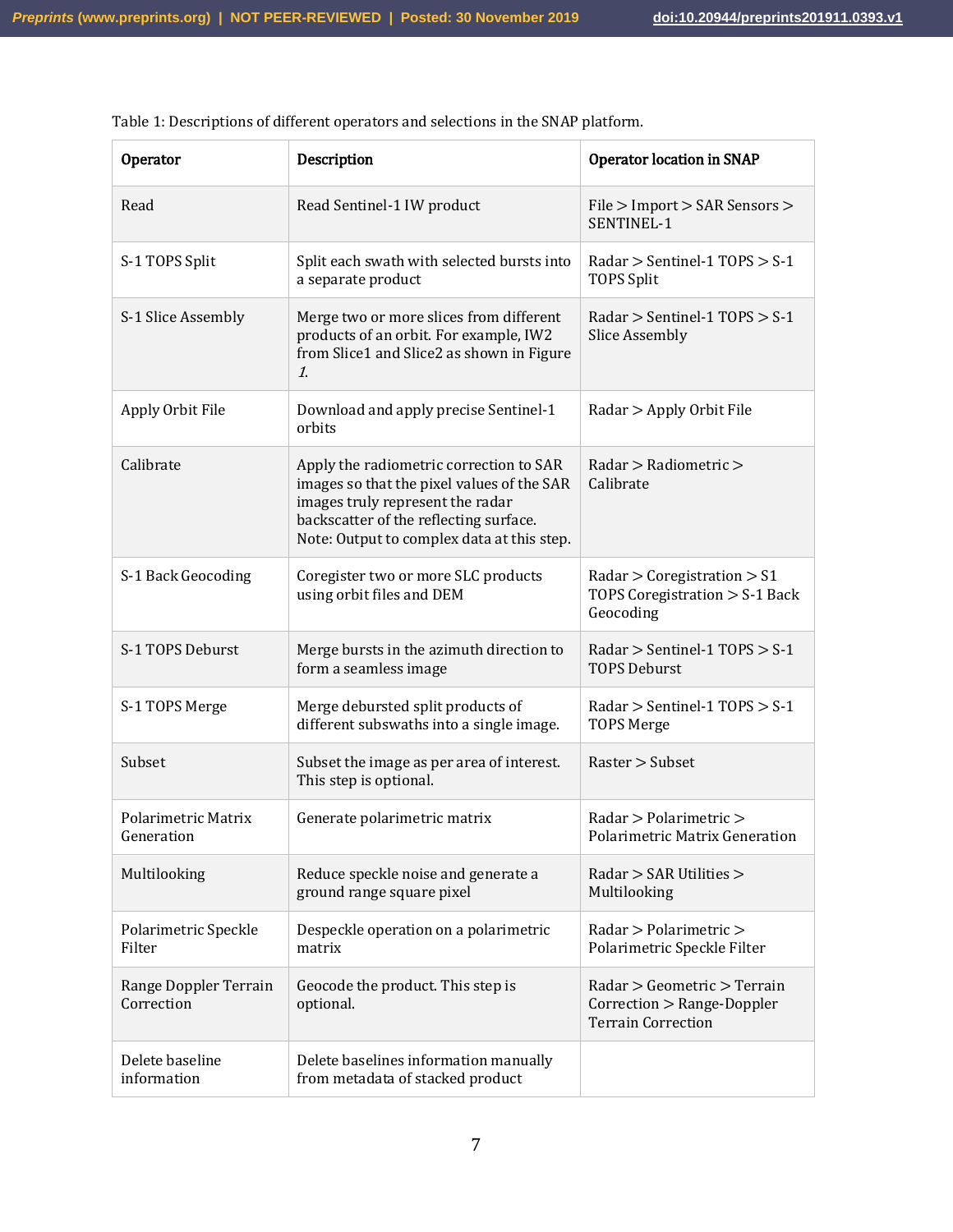| Stack Split | Separate a stacked product into<br>individual products based on the<br>acquisition date | Radar > Coregistration > Stack<br>Tools > Stack Split |
|-------------|-----------------------------------------------------------------------------------------|-------------------------------------------------------|
| Export      | Export the individual products to<br>PolSARPro format                                   | $File > Expert > SAR$ Formats $>$<br>PolSARPro        |

### 4. Summary

The present study proposes a couple of generic workflows for Sentinel-1 SLC data preprocessing in SNAP S-1 toolbox. The essential workflows to generate a polarimetric matrix are 1) Single-date data processing, and 2) Multi-date data processing. The modular scheme of these workflows allows the user to control the options in each operator. For example, coregistration in rugged terrains can be improved by estimating range and azimuth offsets using enhanced spectral diversity (ESD); or different polarimetric speckle filters can be chosen based on the heterogeneity of the area. The multidate data processing workflow would be of great interest for time series analysis with less error due to the coregistration step. The order of the steps in these workflows is efficiently designed to tackle the memory and data processing issues. Nevertheless, developing a generic workflow for preprocessing steps is important to ensure uniformity across the data sets and results for polarimetric applications.

#### Acknowledgments

Authors would like to thank the European Space Agency (ESA) for providing the RSS CloudToolbox service through the ESA EO-SSO users' agreement and the Sentinel Application Platform (SNAP) Sentinel-1 toolbox. The authors are grateful to many individuals working and discussing the development of preprocessing workflows through the ESA STEP forum.

#### Code availability

Github .xml codes: https://github.com/mrslab-iitb/sentinel-1-SLC-preprocessing-polarimetry

#### References

- [1] T. L. Ainsworth, J. Kelly, and J.-S. Lee, "Polarimetric analysis of dual polarimetric SAR imagery," in 7th European Conference on Synthetic Aperture Radar, 2008, pp. 1–4.
- [2] J. M. Lopez-Sanchez, J. D. Ballester-Berman, and I. Hajnsek, "First results of rice monitoring practices in Spain by means of time series of TerraSAR-X dual-pol images," IEEE Journal of selected topics in applied earth observations and remote sensing, vol. 4, no. 2, pp. 412-422, 2010.
- [3] A. Veloso et al., "Understanding the temporal behavior of crops using Sentinel-1 and Sentinel-2-like data for agricultural applications," Remote Sensing of Environment, vol. 199, pp. 415-426, 2017.
- [4] S. Paloscia, S. Pettinato, E. Santi, C. Notarnicola, L. Pasolli, and A. Reppucci, "Soil moisture mapping using Sentinel-1 images: Algorithm and preliminary validation," Remote Sensing of Environment, vol. 134, pp. 234-248, 2013.
- [5] J. Reiche, E. Hamunyela, J. Verbesselt, D. Hoekman, and M. Herold, "Improving near-real time deforestation monitoring in tropical dry forests by combining dense Sentinel-1 time series with Landsat and ALOS-2 PALSAR-2," Remote Sensing of Environment, vol. 204, pp. 147–161, 2018.